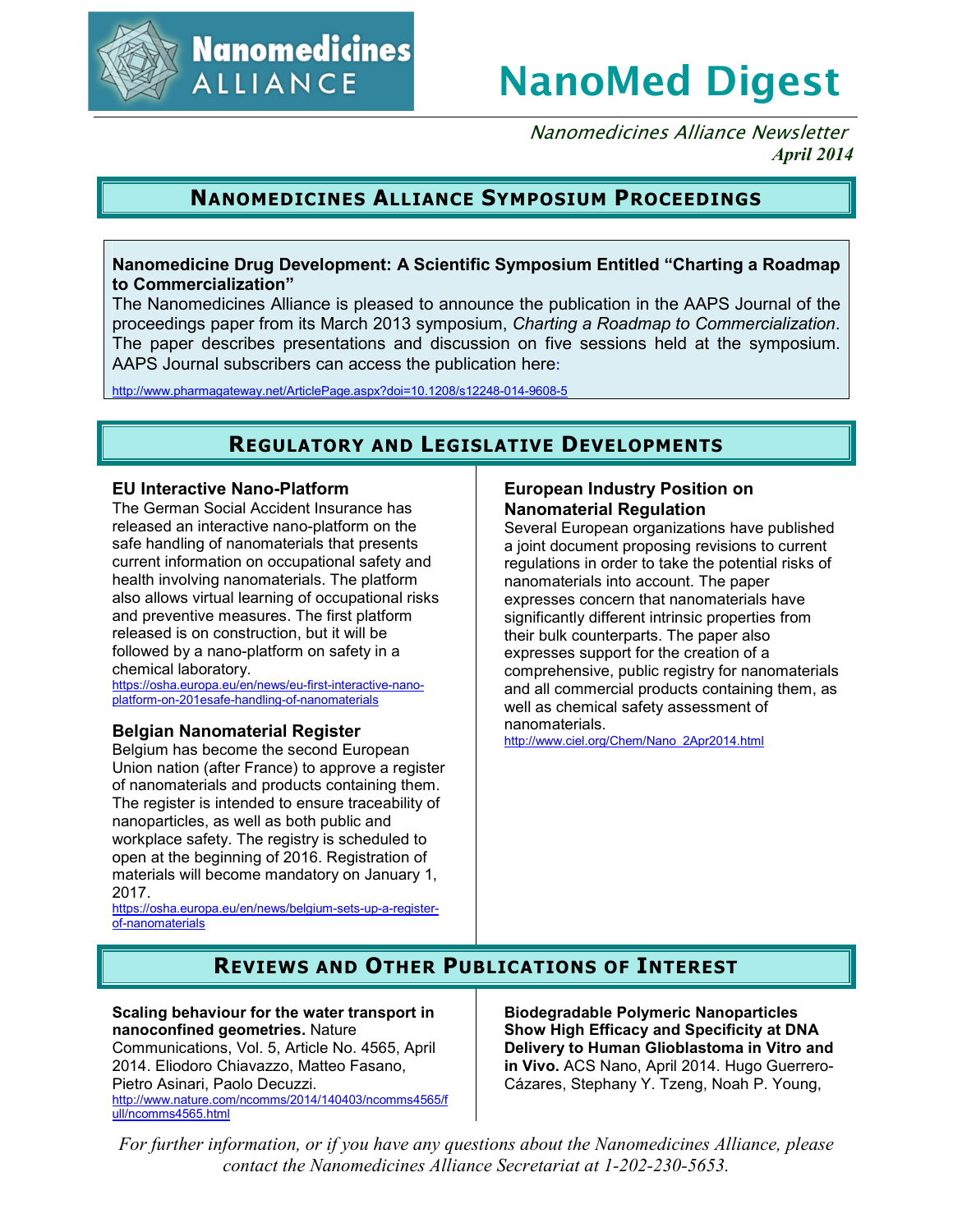Ameer O. Abutaleb, Alfredo Quiñones-Hinojosa, Jordan J. Green. http://pubs.acs.org/doi/abs/10.1021/nn501197v

**Organ Repair, Hemostasis, and In Vivo Bonding of Medical Devices by Aqueous Solutions of Nanoparticles.** Angewandte Chemie, April 2014. Anne Meddahi-Pellé, Aurélie Legrand, Alba Marcellan, Liliane Louedec, Didier Letourneur, Ludwik Leibler. http://onlinelibrary.wiley.com/doi/10.1002/anie.201401043/ab stract;jsessionid=2BEE8AE8819C766453ED3F78721A4E72 .f03t01

#### **Quantitative imaging of single mRNA splice variants in living cells.** Nature

Nanotechnology, April 2014. Kyuwan Lee,Yi Cui, Luke P. Lee, Joseph Irudayaraj. http://www.nature.com/nnano/journal/vaop/ncurrent/full/nnan o.2014.73.html

#### **Nanoanesthesia: A Novel, Intravenous Approach to Ankle Block in the Rat by Magnet-Directed Concentration of Ropivacaine-Associated Nanoparticles.**

Anesthesia & Analgesia, April 2014. Venkat Mantha, Harsha K. Nair, Raman Venkataramanan, Yuan Yue Gao, Krzysztof Matyjaszewski, Hongchen Dong, Wenwen Li, Wenwen, Doug Landsittel, Elan Cohen, William R. Lariviere.

http://journals.lww.com/anesthesiaanalgesia/pages/articleviewer.aspx?year=9000&issue=0000 0&article=98517&type=abstract

**A Convergent Synthetic Platform for Single-Nanoparticle Combination Cancer Therapy: Ratiometric Loading and Controlled Release of Cisplatin, Doxorubicin, and Camptothecin.** Journal of the American Chemical Society, Vol. 136, No. 16, pp. 5896 – 5899, April 2014. Longyan Liao, Jenny Liu, Erik C. Dreaden, Stephen W. Morton, Kevin E. Shopsowitz, Paula T. Hammond, Jeremiah A. Johnson. http://pubs.acs.org/doi/abs/10.1021/ja502011g

**Size evolution of highly amphiphilic macromolecular solution assemblies via a distinct bimodal pathway.** Nature Communications, Vol. 5, Article No. 3599, April 2014. Elizabeth G. Kelley, Ryan P. Murphy, Jonathan E. Seppala, Thomas P. Smart, Sarah

D. Hann, Millicent O. Sullivan, Thomas H. Epps. http://www.nature.com/ncomms/2014/140407/ncomms4599/f ull/ncomms4599.html

#### **High-Throughput Screening Platform for Engineered Nanoparticle-Mediated Genotoxicity Using CometChip Technology.** ACS Nano, Vol. 8, No.3, pp. 2118 – 2133, April

2014. Christa Watson, Jing Ge, Joel Cohen, Georgios Pyrgiotakis, Bevin P. Engelward, Philip Demokritou.

http://pubs.acs.org/doi/abs/10.1021/nn404871p

**Thermal ablative therapy with novel gold nanorods in an orthotopic model of urinary bladder cancer.** AACR Annual Meeting Presentation, April 2014. Xiaoping Yang, Lih-Jen Su, Francisco G. La Rosa, Elizabeth Erin Smith, Suehyun Katherine Cho, Brian Kavanagh, Won Park, Thomas W. Flaig.

http://www.abstractsonline.com/Plan/ViewAbstract.aspx?mI D=3404&sKey=159c05b8-2847-42fb-9c0e-4d8a73f51cad&cKey=b5e23f18-fd6e-45fd-b38afe7d3eec7094&mKey=6ffe1446-a164-476a-92e7 c26446874d93

#### **Near-Infrared-Induced Heating of Confined Water in Polymeric Particles for Efficient Payload Release.** ACS Nano, April 2014. Mathieu L. Viger, Wangzhong Sheng, Kim Doré, Ali H. Alhasan, Carl-Johan Carling, Jacques Lux, Caroline de Gracia Lux, Madeleine Grossman, Roberto Malinow, Adah Almutairi. http://pubs.acs.org/doi/abs/10.1021/nn500702g

# **CONFERENCES AND WORKSHOPS**

**NanoBio Europe, June 2 – 4, 2014, Münster, Germany** 

**Toxicology** Characterization Regenerative Medicine **Therapeutics** http://www.nanobio-europe.com/

**Nanotech: Advanced Materials and Applications, June 15 – 19, 2014, Washington, DC Bionanomaterials** 

Drug and gene delivery Cancer nanotechnology Biosensing, diagnostics, and imaging http://www.techconnectworld.com/Nanotech2014/

**Functional DNA Nanotechnology Workshop, June 19 – 20, 2014, Rome, Italy Nanostructures** 

DNA Origami Bioengineering Synthetic biology DNA-based sensing http://www.fdn2014.com/